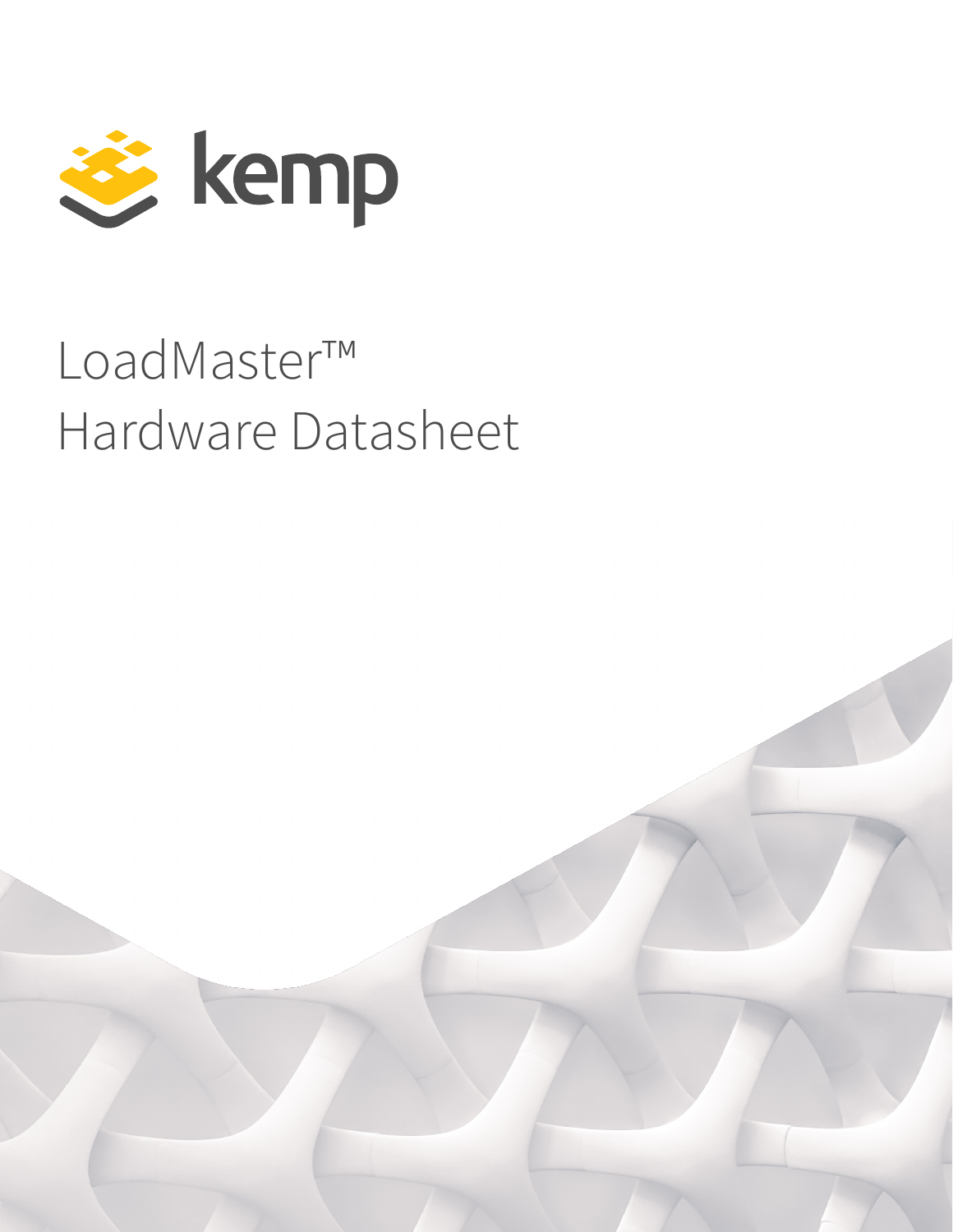# Scalable high-performance application delivery

Kemp LoadMaster hardware load balancers offer the scalability, feature depth and security required to enable resilient delivery of a wide range of application workloads for organizations of all sizes and capabilities. LoadMaster simplifies application delivery with easy management via web UI, API and Kemp 360 Central with a compelling TCO and outstanding customer support.

## **The Benefits of Kemp LoadMaster**

#### **Resilient**

LoadMaster can enhance application availability and resilience with the option for Highly Available (HA) paring of appliances and geographic server load balancing (GSLB) removing single points of failure in the data center and also across data centers. Application server health checks enable redirection of traffic to healthy servers and the optional Kemp 360 Vision service provides 24/7 proactive support to ensure continuous application availability.

#### **Scalable**

As application delivery demands grow, LoadMaster can scale by clustering multiple appliances together into a single load balancer entity. As well as scaling to meet increasing capacity requirements, clustering also provides resilience as the failure of a cluster member is gracefully handled with remaining members continuing to provide service.

#### **Secure**

As the access point for applications, LoadMaster provides authentication and attack mitigation services to prevent malicious and unauthorized access to application resources. The Edge Security Pack (ESP) enables pre-authentication of clients (LDAP, Active Directory, RADIUS and SAML) while the Web Application Firewall (WAF) offers continuous application level protection through daily rule updates.

## **Easily Managed**

LoadMaster appliances can be managed via the intuitive web UI, via API (PowerShell/RESTful) or via Kemp 360 Central. Application templates simplify deployment and optimization, while the API provides an easy way to automate configuration and management tasks whether through DevOps toolsets or operational frameworks.

#### **Low Cost of Ownership**

LoadMaster delivers performance and functionality at a compelling price point when measured against the key metrics of SSL transactions per second, application throughput and active connections. Coupled with the low operational overheads delivered by features such as application templates and our world class customer support services, organizations can achieve significant TCO reductions on application delivery.

## **Fully Featured**

LoadMaster includes a comprehensive set of features to enable deployment of application delivery and interfaces and API to integrate with existing authentication, logging, management and provisioning systems.

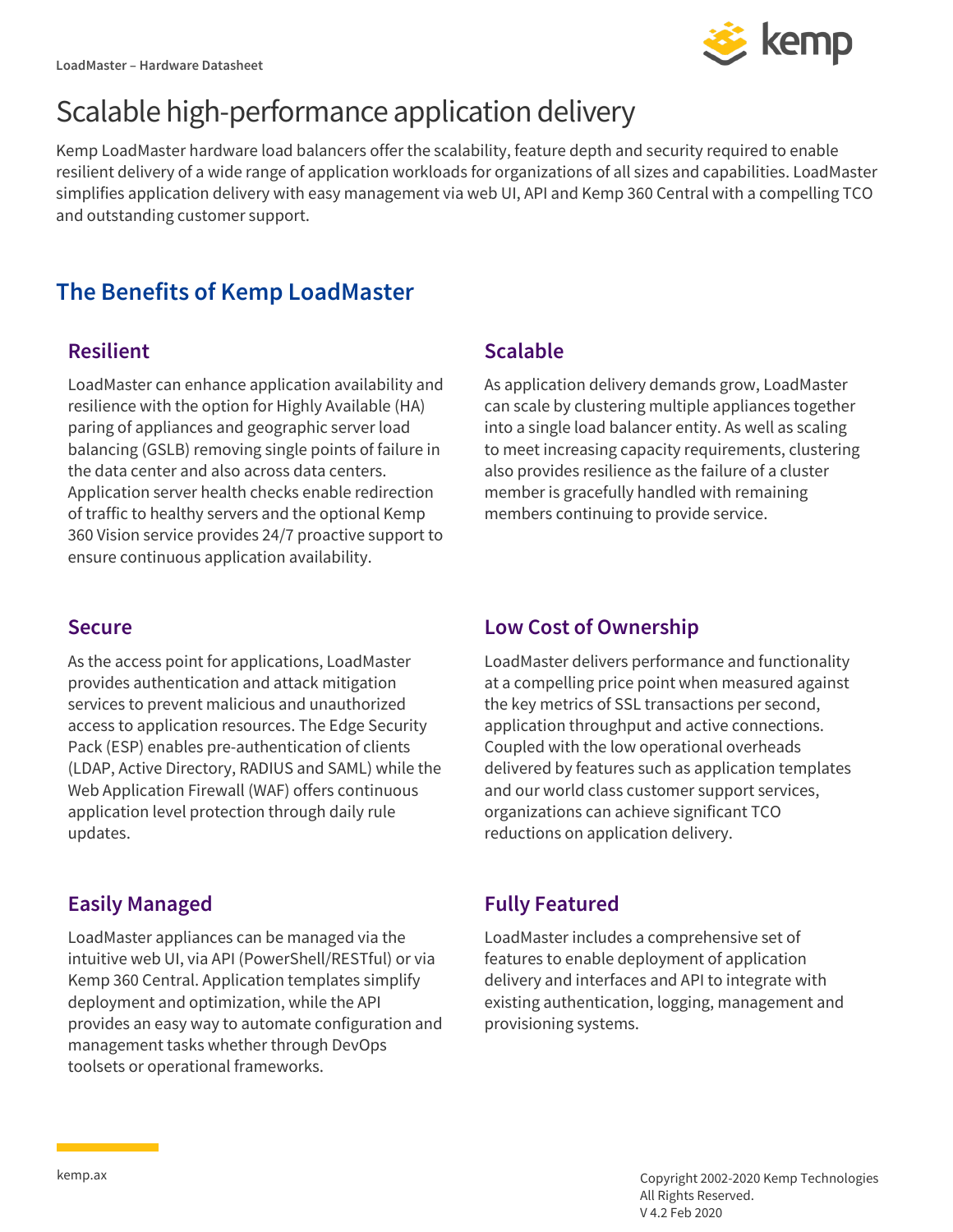

## **Support Subscriptions**

LoadMaster support subscriptions offer flexibility, simplicity and value to meet your application delivery requirements and challenges. Support subscriptions are annual and can be upgraded and downgraded as application delivery demands change for maximum flexibility. The tiers are mapped to common customer challenges and requirements, simplifying the task of selecting the appropriate feature set and support levels. This also offers additional value of up to 40% when compared to individually selecting features.

#### **LoadMaster Support Subscription Tiers**

Each support subscription tier adds to the features and services delivered by lower tiers as follows.

| <b>STANDARD SUBSCRIPTION</b> | <b>ENTERPRISE SUBSCRIPTION</b><br><b>(INCLUDES ALL STANDARD)</b><br><b>FEATURES)</b> | <b>ENTERPRISE PLUS SUBSCRIPTION</b><br>(INCLUDES ALL ENTERPRISE &<br><b>ENTERPRISE PLUS FEATURES)</b> |
|------------------------------|--------------------------------------------------------------------------------------|-------------------------------------------------------------------------------------------------------|
| 10x5 Customer Support        | 24x7 Customer Support                                                                | WAF with rule updates                                                                                 |
| Software Updates             | Edge Security Pack (ESP)                                                             | <b>GSLB with IP Reputation</b>                                                                        |
| <b>Security Patches</b>      | <b>Intrusion Prevention</b>                                                          | <b>Floating License</b>                                                                               |
| L4-L7 Application Delivery   | Kemp 360 Vision                                                                      |                                                                                                       |
|                              | Kemp 360 Central                                                                     |                                                                                                       |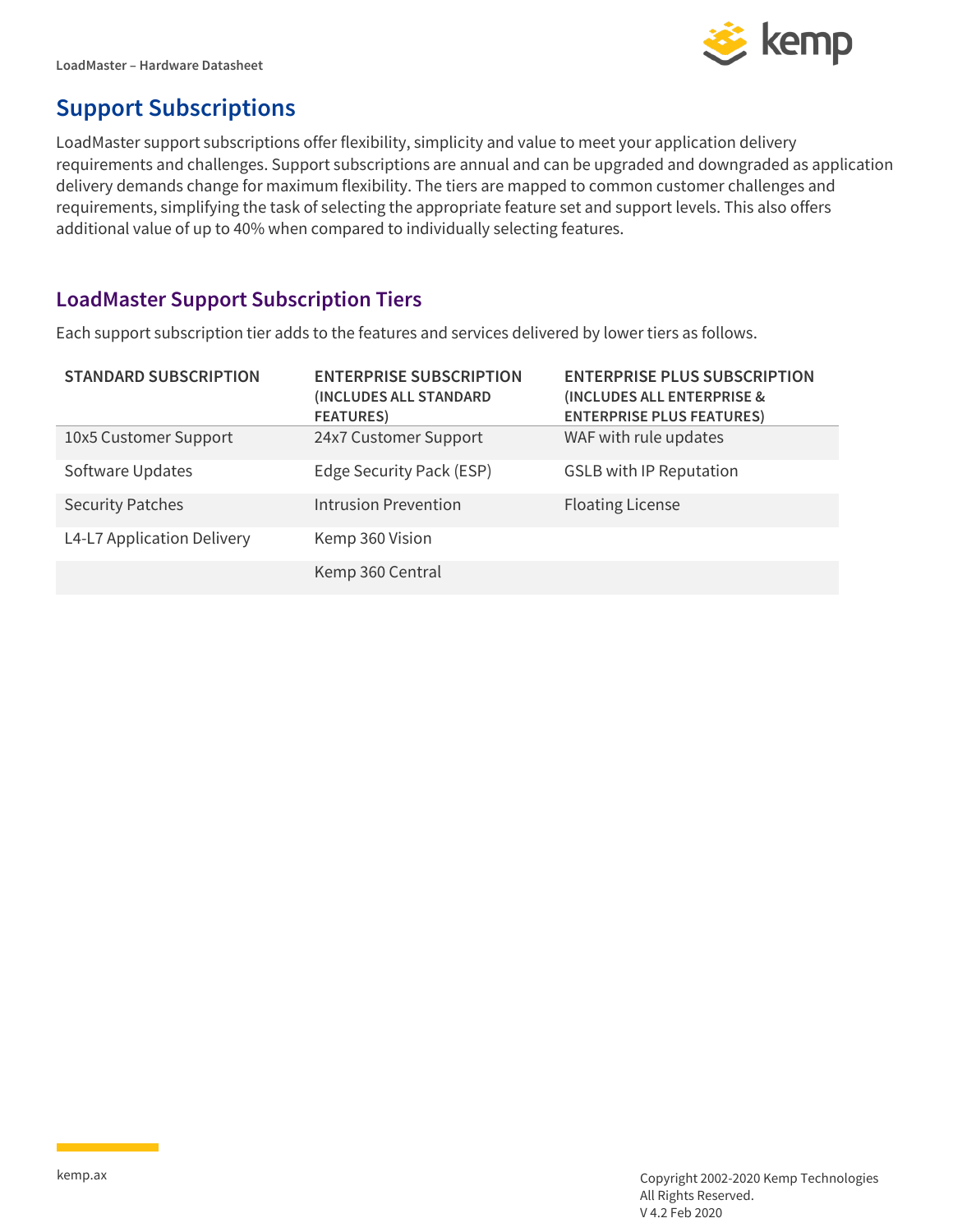## **Features**

## **L4-L7 Application Delivery**

#### **General**

- Server Load Balancing (SLB) for TCP/UDP based protocols
- TLS (SSL) Offload
- Layer 7 Content Switching
- Transparent caching for HTTP/HTTPS
- Compression of static and dynamic HTTP/HTTPS content
- HTTP/2 Support
- Up to 1000 Virtual and 1000 Real Servers
- NAT-based forwarding
- Support for Direct Server Return (DSR) configurations
- Configurable S-NAT support
- VLAN Trunking (802.1Q)
- Link interface bonding (802.3ad)
- IPv6 support for addressing and features
- IPv6 IPv4 bidirectional conversion

#### **Health Checking**

- Aggregated health checks
- ICMP health checking
- Layer 7 checking against any target server port
- Active/Hot Standby configurations for High Availability
- Stateful Failover
- Scale-out Clustering
- Aggregated health checks

#### **Session Persistence**

- Source IP (L4)
- TLS (SSL) SessionID (L4)
- HTTP/HTTPS Browser-session (L7)
- HTTP/HTTPS WebClient-session (L7)
- RDP Login ID (L7)
- Port Following for mixed HTTP/HTTPS sessions
- Session reconnection for Microsoft RDS

#### **Scheduling and Balancing Methods**

- SDN Adaptive
- Round Robin
- Weighted Round Robin
- Least Connection
- Weighted Least Connection
- Agent-based Adaptive
- Chained Failover (Fixed Weighting)
- Source-IP Hash
- Layer 7 Content Switching
- Global Server Load Balancing (GSLB)
- AD Group based traffic steering

#### **SSL/TLS Features**

- Configurable TLS  $(1.0, 1.1, 1.2, 1.3)$  and SSL  $(2.0, 1.1, 1.2, 1.3)$ 3.0)
- Support for EV (Extended Validation) certificates
- OCSP certificate validation
- Server Name Identification (SNI) support
- Support for up to 1,000 TLS (SSL) certificates
- Automated TLS (SSL) certificate chaining
- Certificate Signing Request (CSR) generation
- FIPS 140-2 Level 1 (Level 2 on FIPS models)
- STARTTLS mail protocols (POP3, SMTP, IMAP)

#### **Administration**

- Change auditing
- Web User Interface (WUI)
- SSH & physical console
- RESTful and PowerShell APIs
- VMware vRealize Orchestrator
- Context based help (WUI)
- Real time display of performance and availability
- Application templates
- Remote syslogd support
- Automated configuration backup
- Selective restore of configuration
- Connection draining
- Comprehensive logging and reporting
- SNMP support
- Diagnostic shell with in-line tcpdump

#### **Security**

- Permit /Deny Access Control Lists
- IP address filtering
- IPsec Tunnel support
- DDoS mitigation, including L7 rate based attacks
- IPSec VPN to Azure, AWS and public clouds
- Authenticated NTP

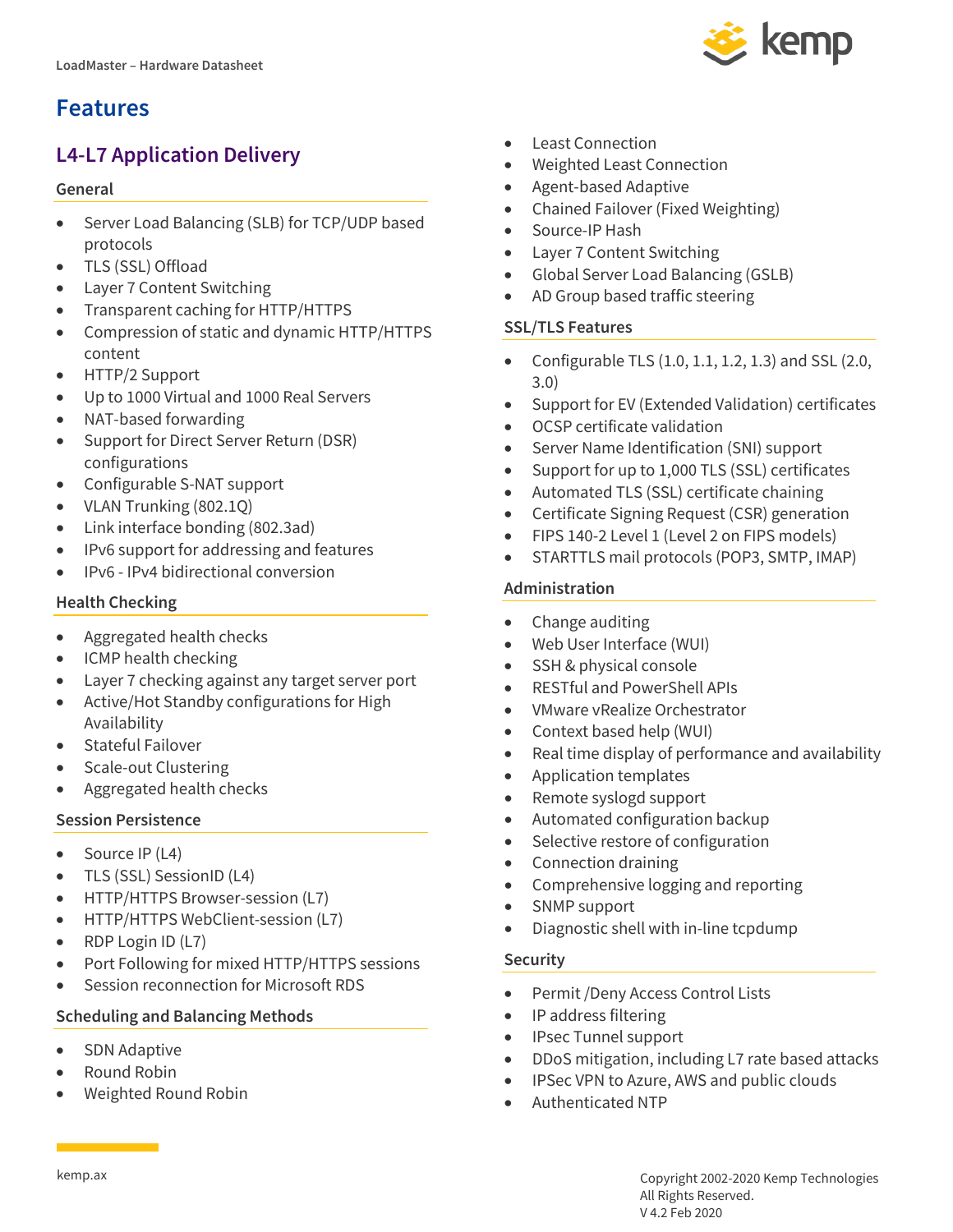

## **Features**

#### **Kemp 360 Central**

- Included with Enterprise and Enterprise Plus Subscriptions
- LoadMaster Configuration Management
- Automated LoadMaster backups
- Centralized & scheduled firmware updates
- LoadMaster logfile consolidation
- Performance Management
- 3<sup>rd</sup> party load balancer support

## **Kemp 360 Vision**

- Included with Enterprise and Enterprise Plus **Subscriptions**
- 24/7 Automated issue escalation service
- Proactive issue management
- Integrated with Kemp Support ticketing

## **Edge Security Pack**

- Microsoft TMG replacement
- Pre-Authentication
- Multi-Domain authentication & SSO
- X.509 client certificate authentication
- Custom login forms
- Two factor authentication
- SAML, Active Directory, RADIUS & LDAP
- Forms to Forms based authentication

## **Intrusion Prevention**

- Snort Compatible IPS
- Permit/Deny IP by address
- Automated IP reputation updates for GSLB

## **Web Application Firewall (WAF)**

- Real-time application threat mitigation
- Daily rule updates
- Threats Mitigated
	- o Cookie tampering
	- o Cross site request forgery
	- o Cross site scripting
	- o Data loss prevention
	- o SQL Injection
	- o PCI-DSS Section 6.6 compliance

## **Global Server Load Balancing (GSLB)**

#### **Scheduling and Balancing**

- Round Robin
- Weighted Round Robin
- Chained Failover (Fixed Weighting)
- Regional
- Real Server Load
- Location Based

#### **Security**

- Blacklist (Access Control List)
- IP reputation filtering with automatic updates
- DDoS mitigation

#### **Health Checking & Failover**

- ICMP health checking of server farm machines
- Layer 4 TCP checking
- HTTP/HTTPS health check
- Active/Active High Availability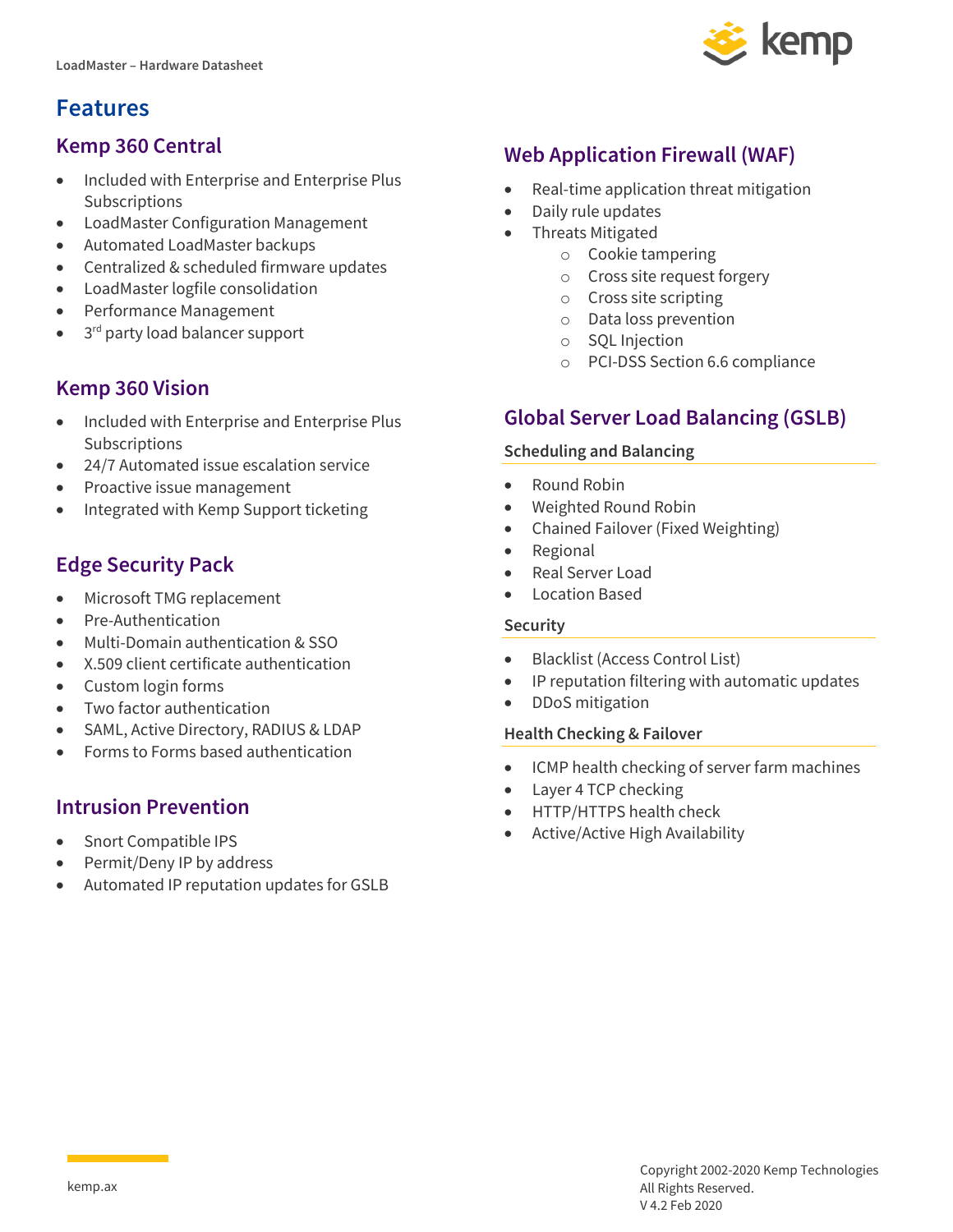

|                                       | $LM-X1$                             | $LM-X3$                              |
|---------------------------------------|-------------------------------------|--------------------------------------|
| <b>Support Subscription Tiers</b>     | <b>Standard and Enterprise</b>      | All                                  |
|                                       |                                     |                                      |
| Performance                           |                                     |                                      |
| Application throughput (Layer 4)      | 1 Gbps                              | 3.6 Gbps                             |
| Application throughput (Layer 7)      | 1 Gbps                              | 3.4 Gbps                             |
| <b>Bulk Encryption</b>                | 1 Gbps                              | 2 Gbps                               |
| SSL TPS (2K Keys)                     | 1,000                               | 1,700                                |
| <b>Concurrent Layer 4 Connections</b> | 4,000,000                           | 8,600,000                            |
| <b>Concurrent Layer 7 Connections</b> | 32,800                              | 125,000                              |
| Layer 7 HTTP requests/sec             | 70,000                              | 180,000                              |
| Layer 4 requests/sec                  | 78,000                              | 260,000                              |
| Layer 4 connections/sec               | 25,000                              | 75,000                               |
|                                       |                                     |                                      |
| <b>Hardware Platform</b>              |                                     |                                      |
| CPU                                   | Intel ATOM C3558 @ 2.2GHz           | Intel Pentium G440 @3.3GHz           |
| Memory (RAM Size)                     | 4GB                                 | 8GB                                  |
| Storage                               | 500GB HDD                           | 500GB HDD                            |
| Hardware SSL Acceleration             | No                                  | <b>No</b>                            |
| <b>Gigabit Ethernet Ports</b>         | 4                                   | 8                                    |
| 10 Gigabit Ports (SFP+)               | N/A                                 | N/A                                  |
| <b>VGA Ports</b>                      | $\mathbf{1}$                        | $\mathbf{1}$                         |
| <b>Console Ports</b>                  | 1 RJ45                              | 1 RJ45                               |
| Rack Size                             | 1U                                  | 10                                   |
| <b>Dimensions</b>                     | 430 x 310 x 44mm                    | 430 x 300 x 44mm                     |
|                                       | $(16.9 \times 12.2 \times 1.7)$ in) | $(16.9 \times 11.81 \times 1.7)$ in) |
| Weight                                | 8.31lbs / 3.77kg                    | 17.63lbs / 8kg                       |
| Storage Temperature                   | -4 to 167 °F (-20 to 75 °C)         | -4 to 167 °F (-20 to 75 °C)          |
| <b>Operating Temperature</b>          | 32 to 104 °F (0 to 40 °C)           | 32 to 104 °F (0 to 40 °C)            |
| <b>Storage Humidity</b>               | 10% to 90% non-condensing           | 10% to 90% non-condensing            |
| <b>Operating Relative Humidity</b>    | 10% to 90% non-condensing           | 10% to 90% non-condensing            |
| Max Altitude in Operational Mode      | 16,404 feet (5,000 meters)          | 16,404 feet (5,000 meters)           |
| Max Altitude in Non-Operational Mode  | 30,000 feet (9,144 meters)          | 30,000 feet (9,144 meters)           |
| Input Voltage and Frequency Ranges    | 100-240VAC, 50-60Hz, 1.7-0.8A       | 100-240VAC, 50-60Hz, 6-3A            |
| Hot-Swap, Redundant Power Supply      | No                                  | <b>No</b>                            |
| Max power supply (W)                  | 65                                  | 300                                  |
| Total Power Consumption (W)           | 28.44                               | 125.4                                |
| Total Amp Drawn (A)                   | 2.37                                | 14.55                                |
| Heat Output (BTU)                     | 96.9                                | 427.6                                |
| Acoustic Noise (dB)                   | 50.7                                | 59.4                                 |

<u> Tanzania (</u>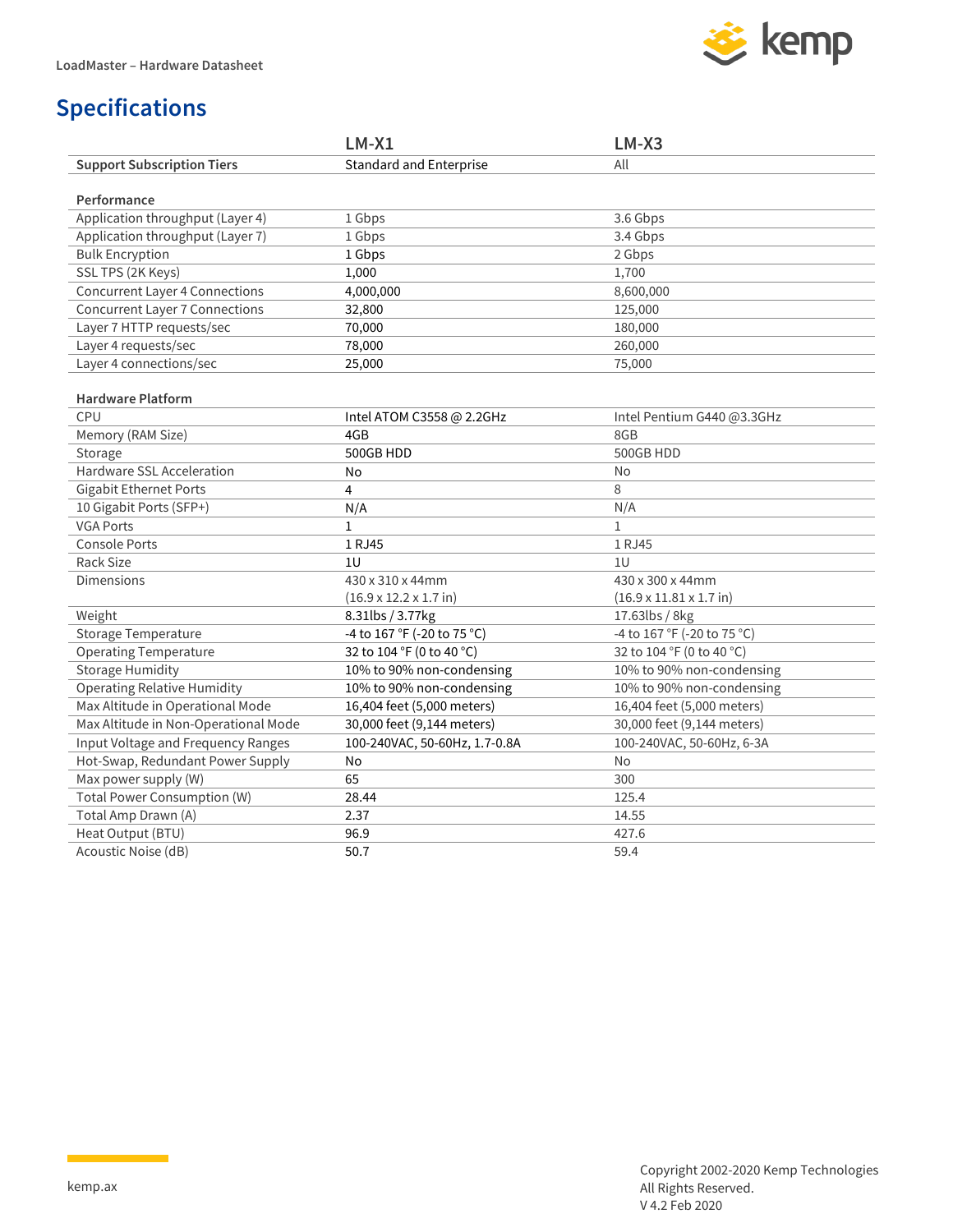

|                                       | <b>LM-X15</b>                              | <b>LM-X25</b>                                      |
|---------------------------------------|--------------------------------------------|----------------------------------------------------|
| <b>Support Subscription Tiers</b>     | All                                        | All                                                |
|                                       |                                            |                                                    |
| Performance                           |                                            |                                                    |
| Application throughput (Layer 4)      | 15.8 Gbps                                  | 26.2 Gbps                                          |
| Application throughput (Layer 7)      | 15 Gbps                                    | 25 Gbps                                            |
| <b>Bulk Encryption</b>                | 8 Gbps                                     | 20 Gbps                                            |
| SSL TPS (2K Keys)                     | 12,000                                     | 20,000                                             |
| <b>Concurrent Layer 4 Connections</b> | 35,000,000                                 | 75,800,000                                         |
| <b>Concurrent Layer 7 Connections</b> | 262,500                                    | 525,000                                            |
| Layer 7 HTTP requests/sec             | 175,000                                    | 1,000,000                                          |
| Layer 4 requests/sec                  | 1,600,000                                  | 2,000,000                                          |
| Layer 4 connections/sec               | 450,000                                    | 675,000                                            |
|                                       |                                            |                                                    |
| <b>Hardware Platform</b><br>CPU       |                                            |                                                    |
|                                       | Intel Xeon E3-1275 @ 3.8GHz<br>32GB        | 2x Intel Xeon 4116 Silver @2.1GHz; 12C/24T<br>64GB |
| Memory (RAM Size)                     |                                            |                                                    |
| Storage                               | 2 x 500GB HDD (RAID 1)                     | 2 x 1TB HDD (RAID 1)                               |
| Hardware SSL Acceleration             | Yes                                        | Yes                                                |
| <b>Gigabit Ethernet Ports</b>         | 16                                         | $\overline{2}$                                     |
| 10 Gigabit Ports (SFP+)               | 4                                          | 12                                                 |
| <b>VGA Ports</b>                      | $\mathbf{1}$                               | $\mathbf{1}$                                       |
| <b>Console Ports</b>                  | 1 RJ45                                     | 1 RJ45                                             |
| Rack Size                             | 1U                                         | 2U                                                 |
| <b>Dimensions</b>                     | 430 x 480 x 44mm                           | 437 x 570 x 88mm                                   |
|                                       | $(16.9 \times 18.8 \times 1.7 \text{ in})$ | $(17.2 \times 22.5 \times 3.5 \text{ in})$         |
| Weight                                | 26.01lbs / 11.8kg                          | 35.2lbs / 16Kg                                     |
| Storage Temperature                   | -4 to 167 °F (-20 to 75 °C)                | -4 to 167 °F (-20 to 75 °C)                        |
| <b>Operating Temperature</b>          | 32 to 104 °F (0 to 40 °C)                  | 32 to 104 °F (0 to 40 °C)                          |
| <b>Storage Humidity</b>               | 10% to 90% non-condensing                  | 10% to 90% non-condensing                          |
| <b>Operating Relative Humidity</b>    | 10% to 90% non-condensing                  | 10% to 90% non-condensing                          |
| Max Altitude in Operational Mode      | 16,404 feet (5,000 meters)                 | 16,404 feet (5,000 meters)                         |
| Max Altitude in Non-Operational Mode  | 30,000 feet (9,144 meters)                 | 30,000 feet (9,144 meters)                         |
| Input Voltage and Frequency           | 100-240VAC, 50-60Hz, 8-4A (Per Inlet)      | 100-240VAC, 50-60Hz, 9-4.5A (Per Inlet)            |
| Hot-Swap, Redundant Power Supply      | Yes                                        | Yes                                                |
| Max power supply (W)                  | $2 \times 450$                             | $2 \times 700$                                     |
| Total Power Consumption (W)           | 165.27                                     | 479.6                                              |
| Total Amp Drawn (A)                   | 16.37                                      | 48.99                                              |
| Heat Output (BTU)                     | 563.57                                     | 1635.5                                             |
| Acoustic Noise (dB)                   | 62.7                                       | 71.4                                               |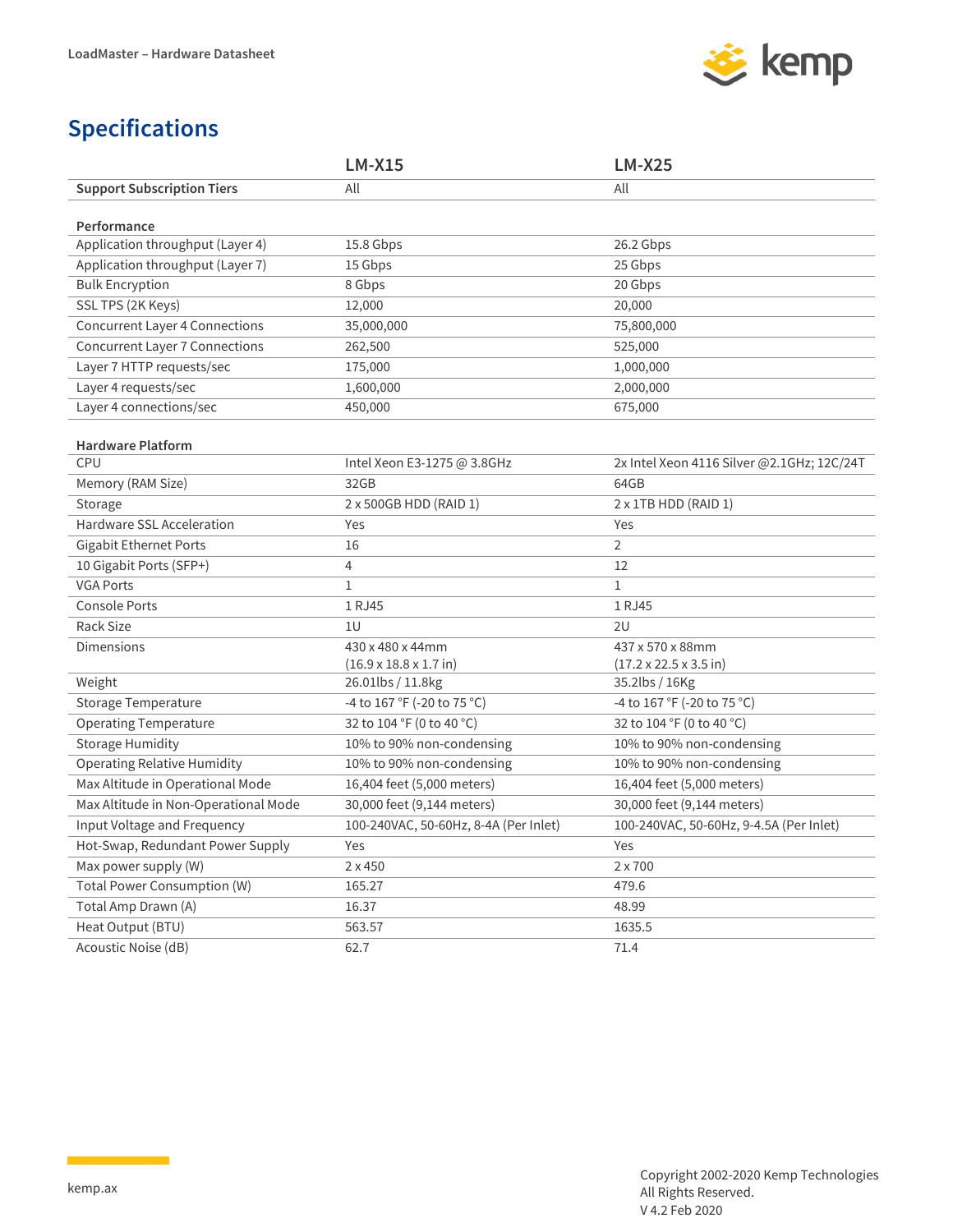

|                                       | <b>LM-X40</b>                            | <b>LM-8000</b>                             |
|---------------------------------------|------------------------------------------|--------------------------------------------|
| <b>Support Subscription Tiers</b>     | All                                      | All                                        |
|                                       |                                          |                                            |
| Performance                           |                                          |                                            |
| Application throughput (Layer 4)      | 42.2 Gbps                                | 21 Gbps                                    |
| Application throughput (Layer 7)      | 40 Gbps                                  | 20 Gbps                                    |
| <b>Bulk Encryption</b>                | 20 Gbps                                  | 10 Gbps                                    |
| SSL TPS (2K Keys)                     | 35,000                                   | 16,000                                     |
| SSL TPS (1K Keys)                     | N/A                                      | 25,000                                     |
| <b>Concurrent Layer 4 Connections</b> | 75,800,000                               | 75,800,000                                 |
| <b>Concurrent Layer 7 Connections</b> | 525,000                                  | 525,000                                    |
| Layer 7 HTTP requests/sec             | 1,250,000                                | 380,000                                    |
| Layer 4 requests/sec                  | 2,600,000                                | 1,700,000                                  |
| Layer 4 connections/sec               | 825,000                                  | 450,000                                    |
|                                       |                                          |                                            |
| <b>Hardware Platform</b>              |                                          |                                            |
| <b>CPU</b>                            | 2x Intel Xeon 6136 Gold @3.0GHz; 12C/24T | Intel Xeon E5-2640v4 @2.4GHz               |
| Memory (RAM Size)                     | 64GB                                     | 64GB                                       |
| Storage                               | 2 x 1TB HDD (RAID 1)                     | 1TB HDD                                    |
| Hardware SSL Acceleration             | Yes                                      | Yes                                        |
| <b>Gigabit Ethernet Ports</b>         | $\overline{2}$                           | $\boldsymbol{0}$                           |
| 10 Gigabit Ports (SFP+)               | 12                                       | 6                                          |
| <b>VGA Ports</b>                      | $\mathbf{1}$                             | $\overline{2}$                             |
| Console Ports                         | 1 RJ45                                   | 1 DB9 (male)                               |
| Rack Size                             | 2U                                       | 2U                                         |
| Dimensions (with Bezel)               | 437 x 570 x 88mm                         | 482.4 x 716.0 x 87.3mm                     |
|                                       | $(17.2 \times 22.5 \times 3.5)$ in)      | $(19.0 \times 28.2 \times 3.4 \text{ in})$ |
| Weight                                | 35.2lbs / 16Kg                           | 55.12lbs / 25kg                            |
| <b>Storage Temperature</b>            | -4 to 167 °F (-20 to 75 °C)              | -40 to 149 °F (-40 to 65°C)                |
| <b>Operating Temperature</b>          | 32 to 104 °F (0 to 40 °C)                | 50 to 95 °F (10 to 35 °C)                  |
| <b>Storage Humidity</b>               | 10% to 90% non-condensing                | 5% to 95% non-condensing                   |
| <b>Operating Relative Humidity</b>    | 10% to 90% non-condensing                | 10% to 80% non-condensing                  |
| Max Altitude in Operational Mode      | 16,404 feet (5,000 meters)               | 10,000 feet (3,048 meters)                 |
| Max Altitude in Non-Operational Mode  | 30,000 feet (9,144 meters)               | 39,370 feet (12,000 meters)                |
| Input Voltage and Frequency           | 100-240VAC, 50-60Hz, 9-4.5A (Per Inlet)  | 200-240VAC; 47-63Hz                        |
| Hot-Swap, Redundant Power Supply      | Yes                                      | Yes                                        |
| Max power supply (W)                  | $2 \times 700$                           | 2 x 495                                    |
| Total Power Consumption (W)           | 479.6                                    | 171                                        |
| Total Amp Drawn (A)                   | 48.99                                    | $13.0 - 6.0$                               |
| Heat Output (BTU)                     | 1635.5                                   | 1908                                       |
| Acoustic Noise (dB)                   | 71.4                                     | Idle 15, Standby 29, Stressed 31           |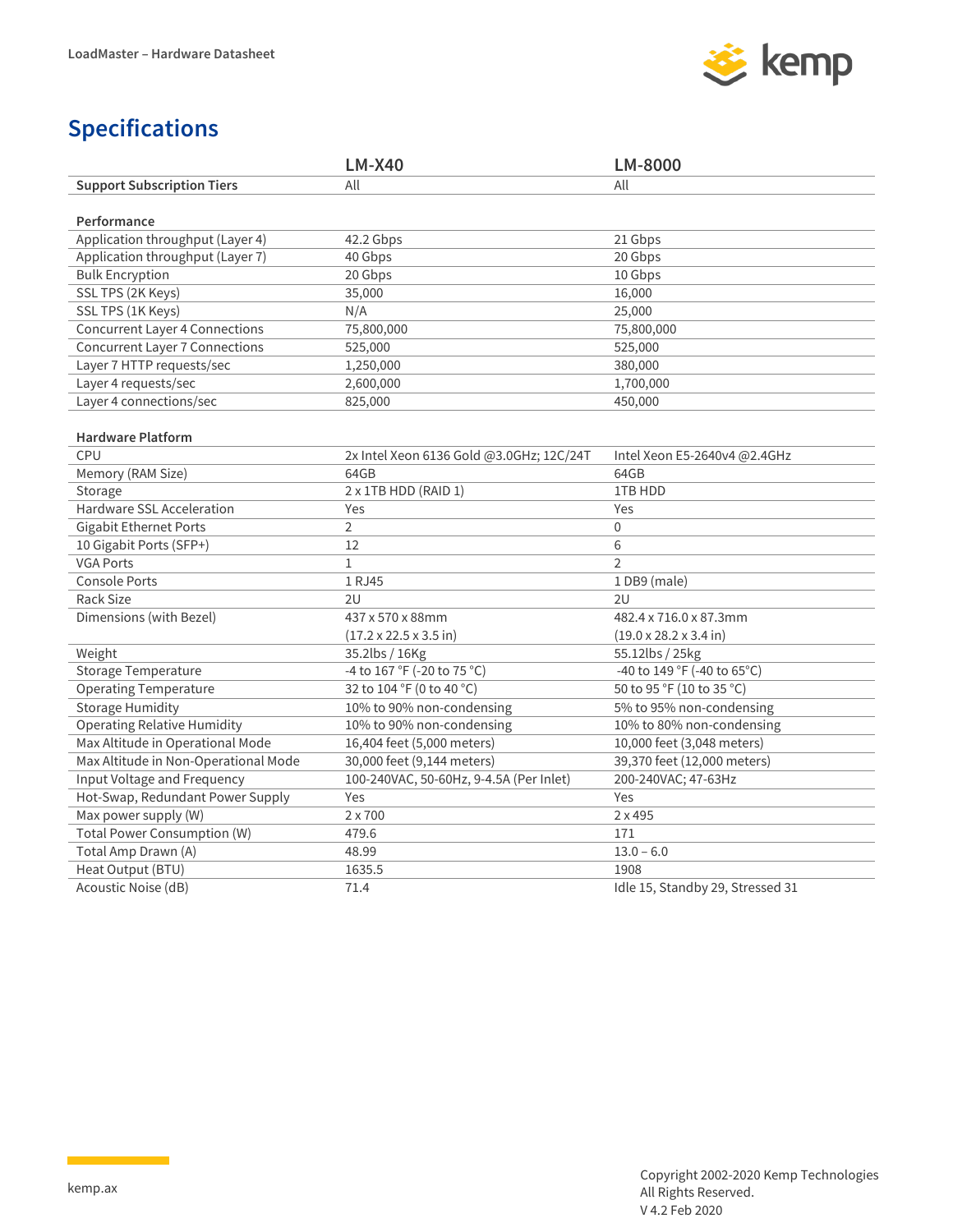

|                                       | LM-8020                                    | <b>LM-8020M</b>                            |
|---------------------------------------|--------------------------------------------|--------------------------------------------|
| <b>Support Subscription Tiers</b>     | All                                        | All                                        |
|                                       |                                            |                                            |
| Performance                           |                                            |                                            |
| Application throughput (Layer 4)      | 31.4 Gbps                                  | 31.4 Gbps                                  |
| Application throughput (Layer 7)      | 30.0 Gbps                                  | 30.0 Gbps                                  |
| <b>Bulk Encryption</b>                | 15 Gbps                                    | 15 Gbps                                    |
| SSL TPS (2K Keys)                     | 30,000                                     | 30,000                                     |
| SSL TPS (1K Keys)                     | 46,000                                     | 46,000                                     |
| <b>Concurrent Layer 4 Connections</b> | 75,800,000                                 | 300,000,000                                |
| <b>Concurrent Layer 7 Connections</b> | 525,000                                    | 3,000,000                                  |
| Layer 7 HTTP requests/sec             | 450,000                                    | 450,000                                    |
| Layer 4 requests/sec                  | 2,000,000                                  | 2,000,000                                  |
| Layer 4 connections/sec               | 550,000                                    | 550,000                                    |
|                                       |                                            |                                            |
| <b>Hardware Platform</b>              |                                            |                                            |
| <b>CPU</b>                            | 2x Intel Xeon E5-2687Wv4 @3.0GHz           | 2x Intel Xeon E5-2687Wv4 @3.0GHz           |
| Memory (RAM Size)                     | 64GB                                       | 256GB                                      |
| Storage                               | 1TB HDD                                    | 1TB HDD                                    |
| Hardware SSL Acceleration             | Yes                                        | Yes                                        |
| <b>Gigabit Ethernet Ports</b>         | 0                                          | 0                                          |
| 10 Gigabit Ports (SFP+)               | 8                                          | 8                                          |
| <b>VGA Ports</b>                      | $\overline{2}$                             | $\overline{2}$                             |
| <b>Console Ports</b>                  | 1 (DB9 male)                               | 1 (DB9 male)                               |
| Rack Size                             | 2U                                         | 2U                                         |
| Dimensions (with Bezel)               | 482.4 x 716.0 x 87.3mm                     | 482.4 x 716.0 x 87.3mm                     |
|                                       | $(19.0 \times 28.2 \times 3.4 \text{ in})$ | $(19.0 \times 28.2 \times 3.4 \text{ in})$ |
| Weight                                | 55.12lbs / 25kg                            | 55.12lbs / 25kg                            |
| Storage Temperature                   | -40 to 149 °F (-40 to 65°C)                | -40 to 149 °F (-40 to 65°C)                |
| <b>Operating Temperature</b>          | 50 to 95 °F (10 to 35 °C)                  | 50 to 95 °F (10 to 35 °C)                  |
| <b>Storage Humidity</b>               | 5% to 95% non-condensing                   | 5% to 95% non-condensing                   |
| <b>Operating Relative Humidity</b>    | 10% to 80% non-condensing                  | 10% to 80% non-condensing                  |
| Max Altitude in Operational Mode      | 10,000 feet (3,048 meters)                 | 10,000 feet (3,048 meters)                 |
| Max Altitude in Non-Operational Mode  | 39,370 feet (12,000 meters)                | 39,370 feet (12,000 meters)                |
| Input Voltage and Frequency           | 200-240 VAC, 47-63Hz                       | 200-240 VAC, 47-63Hz                       |
| Hot-Swap, Redundant Power Supply      | Yes                                        | Yes                                        |
| Max power supply (W)                  | $2 \times 750$                             | 2 x 750                                    |
| Total Power Consumption (W)           | 468                                        | 470                                        |
| Total Amp Drawn (A)                   | 10.0                                       | 10.0                                       |
| Heat Output (BTU)                     | 2843                                       | 2843                                       |
| Acoustic Noise (dB)                   | Idle 15, Standby 29, Stressed 31           | Idle 15, Standby 29, Stressed 31           |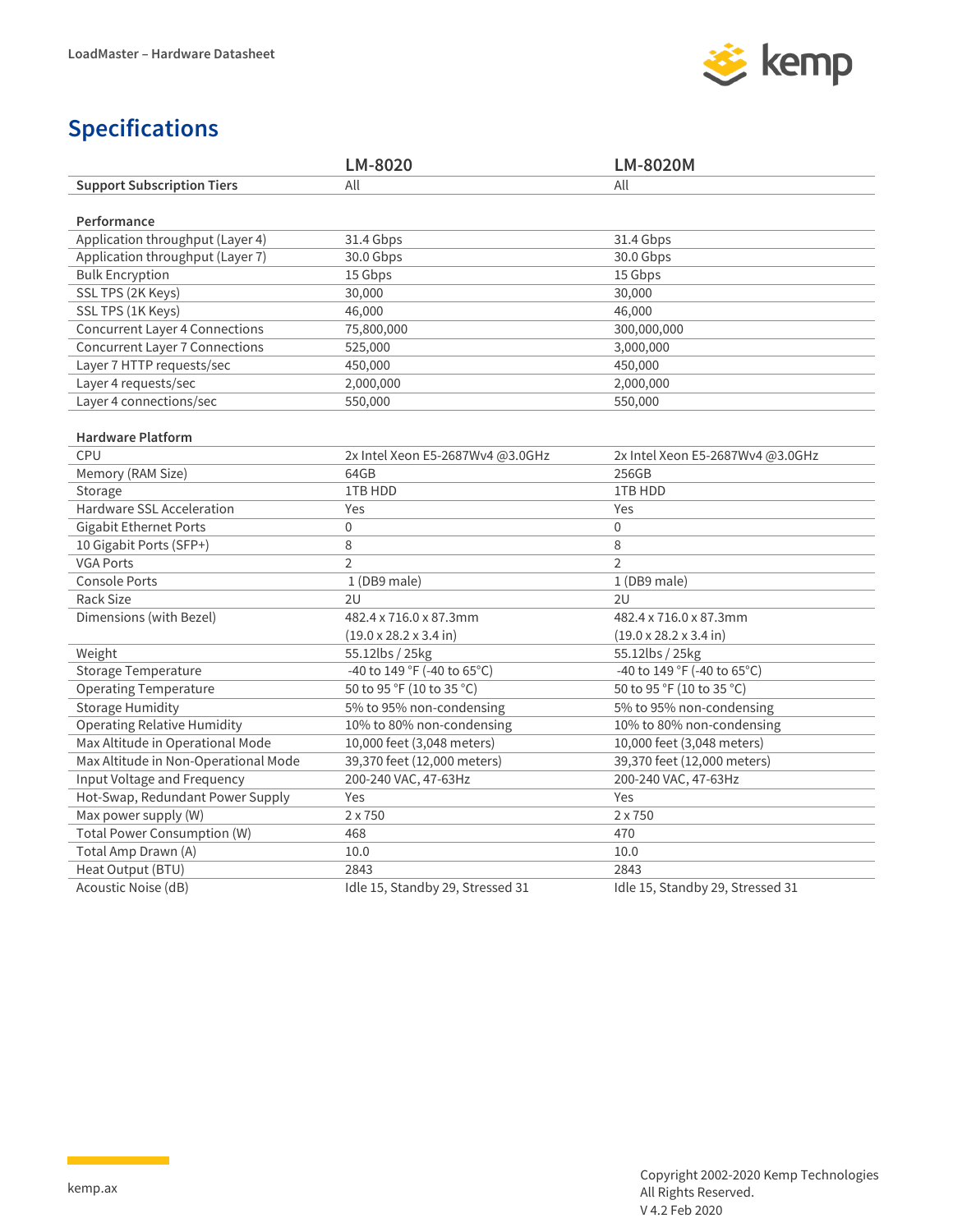

|                                       | <b>LM-8020-FIPS</b>                        |
|---------------------------------------|--------------------------------------------|
| <b>Support Subscription Tiers</b>     | All                                        |
|                                       |                                            |
| Performance                           |                                            |
| Application throughput (Layer 4)      | 31.4 Gbps                                  |
| Application throughput (Layer 7)      | 30.0 Gbps                                  |
| <b>Bulk Encryption</b>                | 10 Gbps                                    |
| SSL TPS (2K Keys)                     | 9,000                                      |
| SSL TPS (1K Keys)                     | N/A                                        |
| <b>Concurrent Layer 4 Connections</b> | 75,800,000                                 |
| <b>Concurrent Layer 7 Connections</b> | 525,000                                    |
| Layer 7 HTTP requests/sec             | 450,000                                    |
| Layer 4 requests/sec                  | 2,000,000                                  |
| Layer 4 connections/sec               | 550,000                                    |
| <b>Hardware Platform</b>              |                                            |
| CPU                                   | 2x Intel Xeon E5-2687Wv4 @3.0GHz           |
| Memory (RAM Size)                     | 64GB                                       |
| Storage                               | 1TB HDD                                    |
| Hardware SSL Acceleration             | Yes                                        |
| <b>Gigabit Ethernet Ports</b>         | $\mathbf 0$                                |
| 10 Gigabit Ports (SFP+)               | 8                                          |
| <b>VGA Ports</b>                      | $\mathfrak{D}$                             |
| <b>Console Ports</b>                  | 1 (DB9 male)                               |
| Rack Size                             | 2U                                         |
| Dimensions (with Bezel)               | 482.4 x 716.0 x 87.3mm                     |
|                                       | $(19.0 \times 28.2 \times 3.4 \text{ in})$ |
| Weight                                | 55.12lbs / 25kg                            |
| <b>Storage Temperature</b>            | -40 to 149 °F (-40 to 65°C)                |
| <b>Operating Temperature</b>          | 50 to 95 °F (10 to 35 °C)                  |
| <b>Storage Humidity</b>               | 5% to 95% non-condensing                   |
| <b>Operating Relative Humidity</b>    | 10% to 80% non-condensing                  |
| Max Altitude in Operational Mode      | 10,000 feet (3,048 meters)                 |
| Max Altitude in Non-Operational Mode  | 39,370 feet (12,000 meters)                |
| Input Voltage and Frequency           | 200-240 VAC, 47-63Hz                       |
| Hot-Swap, Redundant Power Supply      | Yes                                        |
|                                       |                                            |
| Max power supply (W)                  | 2 x 750                                    |
| Total Power Consumption (W)           | 470                                        |
| Total Amp Drawn (A)                   | 10.0                                       |
| Heat Output (BTU)                     | 2843                                       |
| Acoustic Noise (dB)                   | Idle 15, Standby 29, Stressed 31           |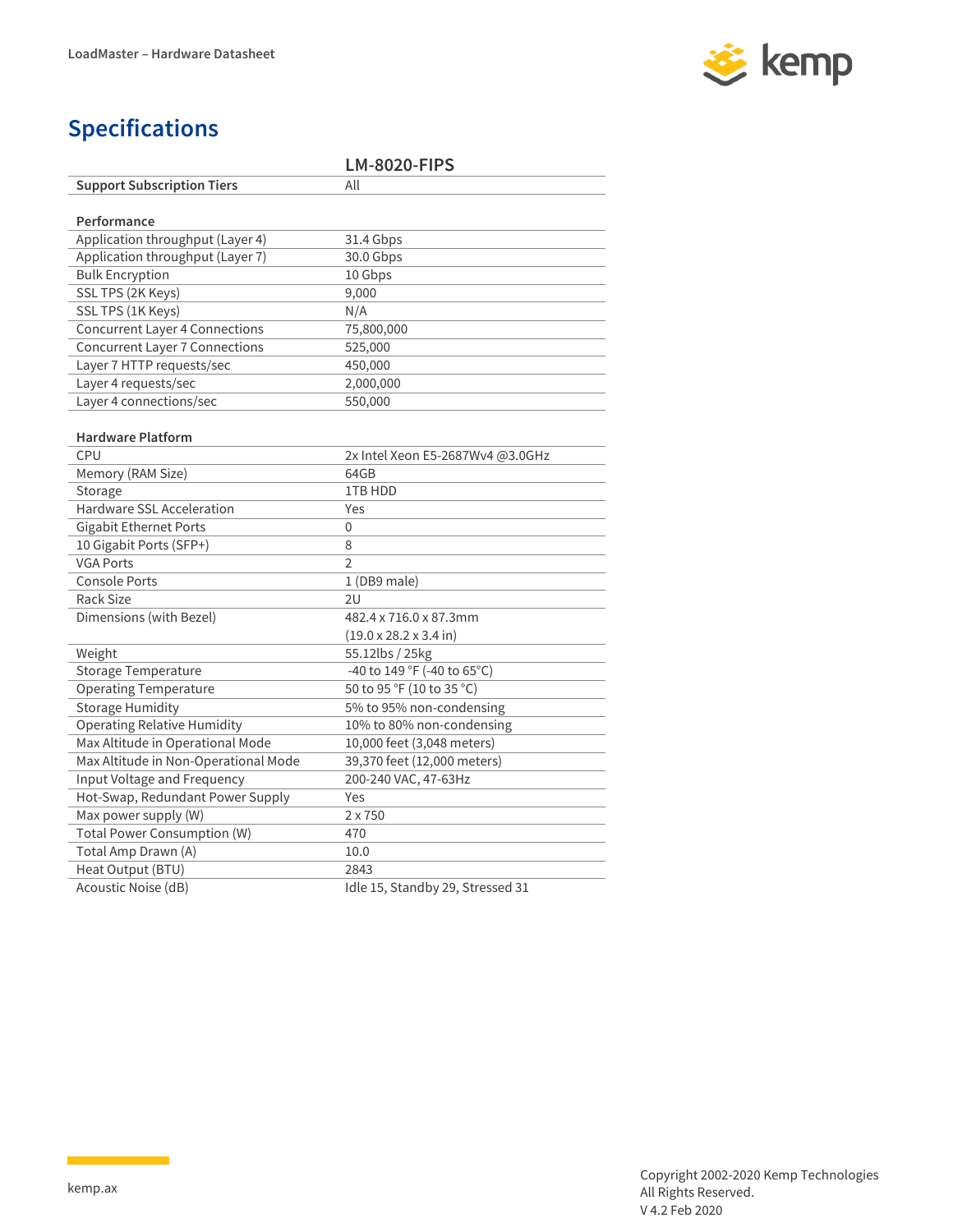

# **Specifications – Multi-Tenant Platforms**

|                                       | <b>LM-X15-MT</b>                      | <b>LM-X25-MT</b>                           |
|---------------------------------------|---------------------------------------|--------------------------------------------|
| <b>Support Subscription Tiers</b>     | All                                   | All                                        |
|                                       |                                       |                                            |
| Performance                           |                                       |                                            |
| Application throughput (Layer 4)      | 5.2 Gbps                              | 8.2 Gbps                                   |
| Application throughput (Layer 7)      | 5.0 Gbps                              | 8.0 Gbps                                   |
| <b>Bulk Encryption</b>                | 3.0 Gbps                              | 3.0 Gbps                                   |
| SSL TPS (2K Keys)                     | 4,000                                 | 4,000                                      |
| <b>Recommended Tenants</b>            | 4                                     | 8                                          |
| <b>Maximum Tenants</b>                | 16                                    | 16                                         |
| <b>Concurrent Layer 4 Connections</b> | 35,000,000                            | 75,800,000                                 |
| Layer 4 requests/sec                  | 400,000                               | 400,000                                    |
|                                       |                                       |                                            |
| <b>Hardware Platform</b>              |                                       |                                            |
| CPU                                   | Intel Xeon E3-1275 @ 3.8GHz           | 2x Intel Xeon 4116 Silver @2.1GHz; 12C/24T |
| Memory (RAM Size)                     | 32GB                                  | 64GB                                       |
| Storage                               | 2 x 500GB HDD (RAID 1)                | 2 x 1TB HDD (RAID 1)                       |
| Hardware SSL Acceleration             | No                                    | No                                         |
| <b>Gigabit Ethernet Ports</b>         | 16                                    | $\overline{2}$                             |
| 10 Gigabit Ports (SFP+)               | 4                                     | 12                                         |
| <b>VGA Ports</b>                      | $\mathbf{1}$                          | $\mathbf{1}$                               |
| <b>Console Ports</b>                  | 1 RJ45                                | 1 RJ45                                     |
| Rack Size                             | 1U                                    | 2U                                         |
| <b>Dimensions</b>                     | 430 x 480 x 44mm                      | 437 x 570 x 88mm                           |
|                                       | $(16.9 \times 18.8 \times 1.7)$ in)   | $(17.2 \times 22.5 \times 3.5 \text{ in})$ |
| Weight                                | 26.01lbs / 11.8kg                     | 35.2lbs / 16Kg                             |
| Storage Temperature                   | -4 to 167 °F (-20 to 75 °C)           | -4 to 167 °F (-20 to 75 °C)                |
| <b>Operating Temperature</b>          | 32 to 104 °F (0 to 40 °C)             | 32 to 104 °F (0 to 40 °C)                  |
| <b>Storage Humidity</b>               | 10% to 90% non-condensing             | 10% to 90% non-condensing                  |
| <b>Operating Relative Humidity</b>    | 10% to 90% non-condensing             | 10% to 90% non-condensing                  |
| Max Altitude in Operational Mode      | 16,404 feet (5,000 meters)            | 16,404 feet (5,000 meters)                 |
| Max Altitude in Non-Operational Mode  | 30,000 feet (9,144 meters)            | 30,000 feet (9,144 meters)                 |
| Input Voltage and Frequency           | 100-240VAC, 50-60Hz, 8-4A (Per Inlet) | 100-240VAC, 50-60Hz, 9-4.5A (Per Inlet)    |
| Hot-Swap, Redundant Power Supply      | Yes                                   | Yes                                        |
| Max power supply (W)                  | $2 \times 450$                        | $2 \times 700$                             |
| Total Power Consumption (W)           | 165.27                                | 479.62                                     |
| Total Amp Drawn (A)                   | 16.37                                 | 48.99                                      |
| Heat Output (BTU)                     | 563.57                                | 1635.5                                     |
| Acoustic Noise (dB)                   | 62.7                                  | 71.4                                       |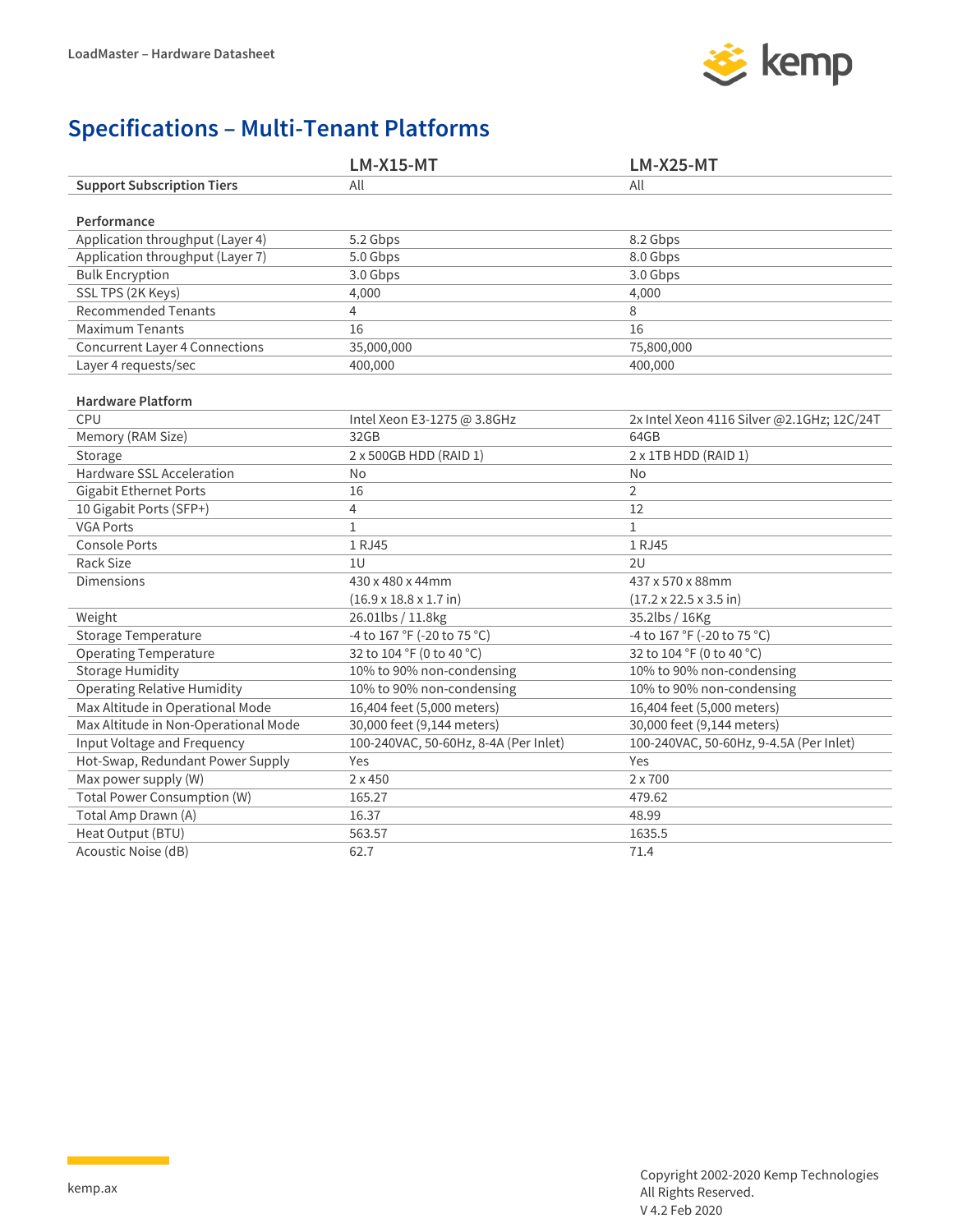

# **Specifications – Multi-Tenant Platforms**

|                                       | <b>LM-X40-MT</b>                           |
|---------------------------------------|--------------------------------------------|
| <b>Support Subscription Tiers</b>     | All                                        |
|                                       |                                            |
| Performance                           |                                            |
| Application throughput (Layer 4)      | 11.2 Gbps                                  |
| Application throughput (Layer 7)      | 11 Gbps                                    |
| <b>Bulk Encryption</b>                | 4 Gbps                                     |
| SSL TPS (2K Keys)                     | 6,000                                      |
| <b>Recommended Tenants</b>            | 12                                         |
| <b>Maximum Tenants</b>                | 24                                         |
| <b>Concurrent Layer 4 Connections</b> | 75,800,000                                 |
| Layer 4 requests/sec                  | 565,000                                    |
|                                       |                                            |
| <b>Hardware Platform</b>              |                                            |
| CPU                                   | 2x Intel Xeon 6136 Gold @3.0GHz; 12C/24T   |
| Memory (RAM Size)                     | 64GB                                       |
| Storage                               | 2 x 1TB HDD (RAID 1)                       |
| Hardware SSL Acceleration             | No                                         |
| Gigabit Ethernet Ports                | $\overline{2}$                             |
| 10 Gigabit Ports (SFP+)               | 12                                         |
| <b>VGA Ports</b>                      | $\mathbf{1}$                               |
| Console Ports                         | 1 RJ45                                     |
| Rack Size                             | 2U                                         |
| Dimensions (with Bezel)               | 437 x 570 x 88mm                           |
|                                       | $(17.2 \times 22.5 \times 3.5 \text{ in})$ |
| Weight                                | 35.2lbs / 16Kg                             |
| Storage Temperature                   | -4 to 167 °F (-20 to 75 °C)                |
| <b>Operating Temperature</b>          | 32 to 104 °F (0 to 40 °C)                  |
| <b>Storage Humidity</b>               | 10% to 90% non-condensing                  |
| <b>Operating Relative Humidity</b>    | 10% to 90% non-condensing                  |
| Max Altitude in Operational Mode      | 16,404 feet (5,000 meters)                 |
| Max Altitude in Non-Operational Mode  | 32,808 feet (10,000 meters)                |
| Input Voltage and Frequency           | 100-240VAC, 50-60Hz, 9-4.5A (Per Inlet)    |
| Hot-Swap, Redundant Power Supply      | Yes                                        |
| Max power supply (W)                  | $2 \times 700$                             |
| Total Power Consumption (W)           | 479.62                                     |
| Total Amp Drawn (A)                   | 48.99                                      |
| Heat Output (BTU)                     | 1635.5                                     |
| Acoustic Noise (dB)                   | 71.4                                       |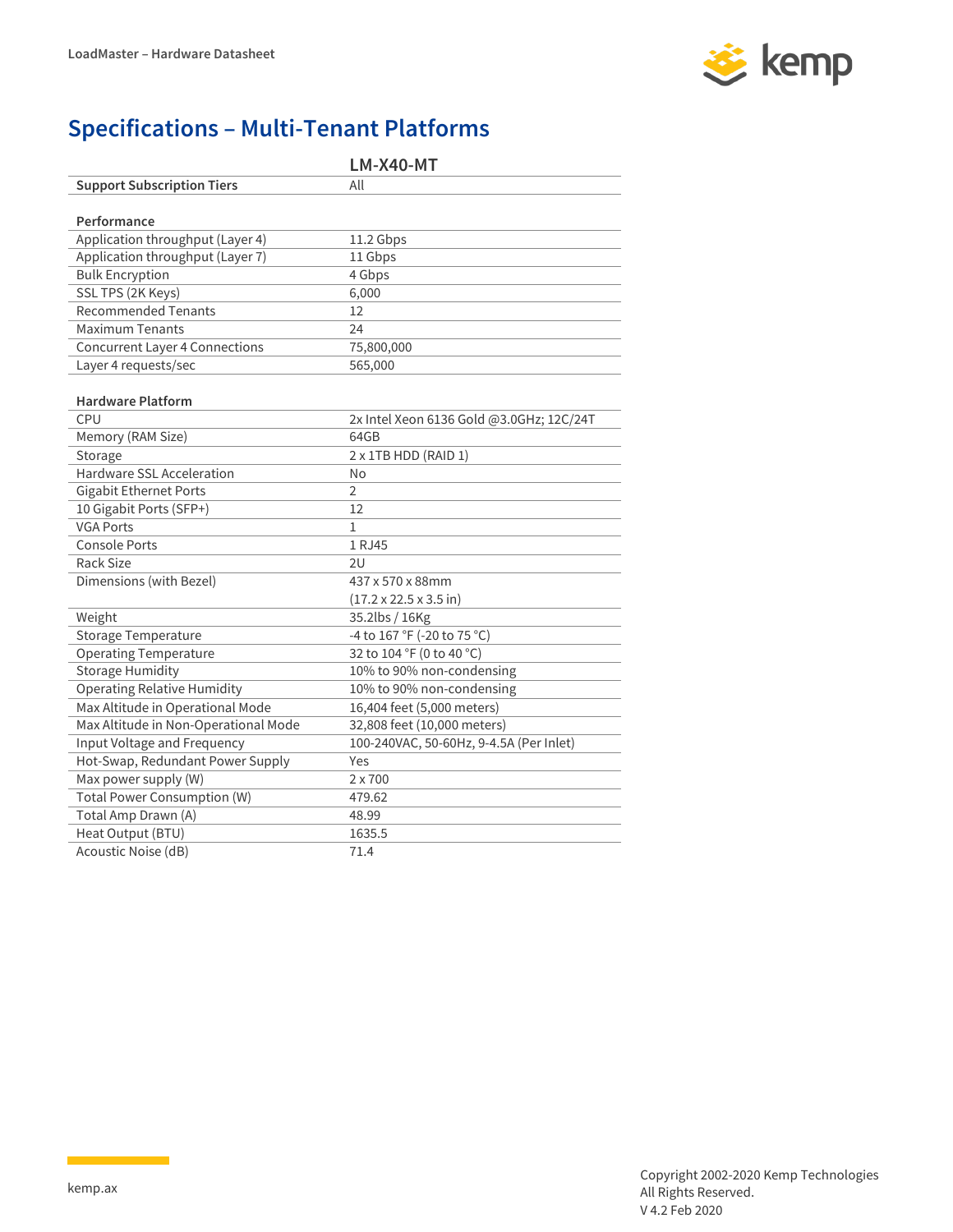

# **Certification & Compliance**

|                           | $LM-X1$                                                                                                                                                                                                                                                                                       | $LM-X3$                                                                                                                                                   |
|---------------------------|-----------------------------------------------------------------------------------------------------------------------------------------------------------------------------------------------------------------------------------------------------------------------------------------------|-----------------------------------------------------------------------------------------------------------------------------------------------------------|
| <b>FIPS</b>               | FIPS 140-2 Level 1 NIST Cert 2473                                                                                                                                                                                                                                                             | FIPS 140-2 Level 1 NIST Cert 2473                                                                                                                         |
| UL                        | UL 62368-1, Second Edition                                                                                                                                                                                                                                                                    | UL 60950-1, 2nd Edition, 2011-12-19 CAN/CSA-C22.2<br>No. 60950-1-07, Amd 1:2011, Amd 2:2014                                                               |
| <b>IEC</b>                | IEC 62368-1:2014 (Second Edition), EN 62368-<br>1:2014+A11:2017, AS/NZS 62368.1:2018 CAN/CSA C22.2<br>No. 62368-1-14<br>IEC 60950-1:2005, AMD1:2009, AMD2:2013<br>EN 60950-<br>1:2006+A11:2009+A1:2010+A12:2011+A2:2013, IEC<br>60950-1:2005, AMD1:2009, AMD2:2013 and AS/NZS<br>60950.1:2015 | IEC 60950-1(ed.2), IEC 60950-1(ed.2);am1, IEC 60950-<br>1(ed.2);am2 EN 60950-1:2006 / A11:2009 / A1:2010 /<br>A12:2011 / A2:2013 and AS/NZS 60950.1:2015; |
| CE                        | EN 55032:2015 +AC:2016, Class A<br>EN 55032:2012+AC:2013, Class A<br>EN 6100-3-2:2014, Class A EN 61000-3-3:2013<br>EN 55035:2017<br>CISPR 32:2015+COR1:2016<br>AS/NZS CISPR 32:2015, Class A                                                                                                 | EN 55032: 2015+AC:2016-07 (Class A),<br>EN 55024: 2010+A1:2015 (Class A),<br>EN 61000-3-2:2014,<br>IEC 61000-4-2:2008                                     |
| FCC                       | 47 CFR FCC Part 15, Subpart B, Class A ICES-003:2016<br>Issue 6, updated Apr. 20919, Class A ANSI C63:4:2014                                                                                                                                                                                  | FCC Part 15:2017, Subpart B, Class A Canada ICES-003<br>Issue 6(Jun 2016), Class A                                                                        |
| <b>VCCI</b>               | <b>VCCI-CISPR 32:2016</b>                                                                                                                                                                                                                                                                     | <b>VCCI-CISPR 32:2016</b>                                                                                                                                 |
| RoHS Directive 2011/65/EU | Yes                                                                                                                                                                                                                                                                                           | Yes                                                                                                                                                       |
| WEEE                      | Yes                                                                                                                                                                                                                                                                                           | Yes                                                                                                                                                       |
| <b>REACH</b>              | Yes<br>LM-X15/X15-MT                                                                                                                                                                                                                                                                          | Yes<br>LM-X25/X25-MT                                                                                                                                      |
| <b>FIPS</b>               | FIPS 140-2 Level 1 NIST Cert 2473                                                                                                                                                                                                                                                             | FIPS 140-2 Level 1 NIST Cert 2473                                                                                                                         |
| UL                        | UL 60950-1, 2nd Edition, 2011-12-19 CAN/CSA-C22.2                                                                                                                                                                                                                                             | UL 60950-1, 2nd Edition, 2014-10-14 CAN/CSA-C22.2                                                                                                         |
|                           | No. 60950-1-07, Amd 1:2011, Amd 2:2014                                                                                                                                                                                                                                                        | No. 60950-1-07, Amd 1:2011, Amd 2:2014                                                                                                                    |
| <b>IEC</b>                | IEC 60950-1(ed.2), IEC 60950-1(ed.2);am1, IEC 60950-<br>1(ed.2);am2 EN 60950-1:2006 / A11:2009 / A1:2010 /<br>A12:2011 / A2:2013 and AS/NZS 60950.1:2015;                                                                                                                                     | IEC 60950-1:2005/AMD1:2009, IEC 60950-<br>1:2005/AMD2:2013, IEC 60950-1:2005                                                                              |
| CE                        | EN 55032: 2015+AC:2016-07 (Class A),<br>EN 55024: 2010+A1:2015 (Class A),<br>EN 61000-3-2:2014, IEC 61000-4-2:2008                                                                                                                                                                            | EN 55032: 2015+AC:2016-07 (Class A),<br>EN 55032: 2012+AC:2013 (Class A),<br>EN 55024: 2010+A1:2015 (Class A),<br>EN 61000-3-2:2014, IEC 61000-3-3:2013   |
| <b>FCC</b>                | FCC Part 15:2017, Subpart B, Class A Canada ICES-003<br>Issue 6(Jun 2016), Class A                                                                                                                                                                                                            | 47 CFR FCC Part 15, Subpart B, Class A ICES-003:2016<br>Issue 6, Class A ANSI C63.4:2014                                                                  |
| <b>VCCI</b>               | <b>VCCI-CISPR 32:2016</b>                                                                                                                                                                                                                                                                     | <b>VCCI-CISPR 32:2016</b>                                                                                                                                 |
| RoHS Directive 2011/65/EU | Yes                                                                                                                                                                                                                                                                                           | Yes                                                                                                                                                       |
| WEEE                      | Yes                                                                                                                                                                                                                                                                                           | Yes                                                                                                                                                       |
| <b>REACH</b>              | Yes                                                                                                                                                                                                                                                                                           | Yes                                                                                                                                                       |